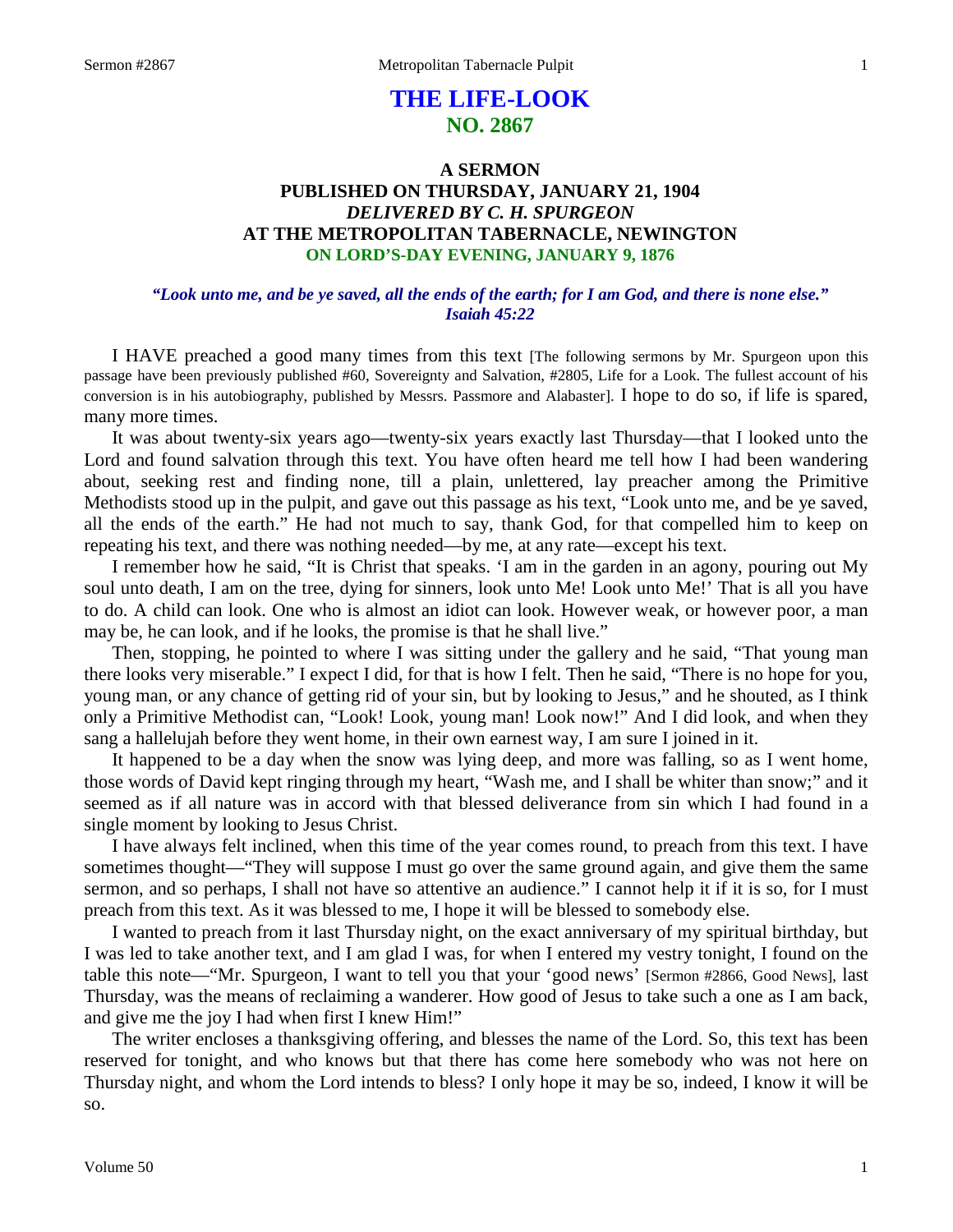Let us read the text again, "Look unto me, and be you saved, all the ends of the earth: for I am God, and there is none else." This message is addressed, as you perceive, not to the Israelites, but to the Gentiles—to the nations at the very ends of the earth. Alas! Many of these nations have long been looking to their idols. They do not feel at rest, they know that they lack something; and very earnestly are devout heathens looking to their false gods for what they need. They make great sacrifices, and spend vast sums of money upon their idol temples, but salvation does not come, and cannot come, through these false gods. JEHOVAH bids them look to Him, that they may be saved.

Some among the nations are throwing off the yoke of superstition, but sad to say, they seem to be falling into skepticism instead. The Hindu, when educated, turns from his idols only to make an idol of his own judgment.

Many men worship their own wisdom. They hope by searching to find out the Almighty unto perfection, and this theory and that, they promulgate and say, "This form of thought and the other will emancipate the human mind." Ah, it is not so! "The world by wisdom," in the old Socratic and philosophic days, worked out that problem, and the result was that they "knew not God," but "professing themselves to be wise, they became fools," And that is where man, with his great thought and wisdom, always drifts to—to some absurdity or another. Only JEHOVAH can save mankind. Philosophy is powerless in this matter.

The nations have been looking long, first to this thing, and then to that, to save them. Sometimes, they have looked for some great conqueror, who will break the yoke of oppression, and set the people free. But how often have they been deceived, and the idols of the democracy have turned out to be the grossest tyrants that ever lived.

Then there are various international and other societies formed, by which men are to lift themselves up by confederation. They will look there too in vain, though all men should join hand in hand, they cannot do it. If they looked to God, there would be accomplished what all mankind would not be able to perform. One man advises this policy, another pleads for that form of government. One has this idea, and the other has another. And every now and then, there seems to be a craze for something or other. Just now, we are told that civilization will do away with war, and I know not what besides. All evil is to be extinguished by the growth of commerce.

But the Lord of hosts has willed it that nothing shall save the nations but Himself, and this poor bleeding earth needs to be told, again and again, that for her wounds—and she has many of them—there is no healing liniment but that which flows from the hands, and feet, and side of Jesus Christ, the Son of God. From the crown of her head to the sole of her foot, she is full of "wounds, and bruises, and putrefying sores," and for all these there is no cure but the blessed balm that flowed from Jesus' heart on Calvary—no remedy but the one sacrifice of Jesus Christ. "Look unto me," saith He, "and be ye saved, all the ends of the earth: for I am God, and there is none else."

O Lord, turn the eyes of the nations to Yourself, and to Your Son! When this happens, then shall the day of the world's salvation have fully come.

The general principle holds good in each particular case. As it is with the nations at the ends of the earth, so must it be with me, so must it be, dear friends, with you. There is no salvation but by looking unto God in Christ. Let us try to turn that thought over, not merely with the view of thinking of it, but that we may carry it into effect—that if there be salvation to be had, we may have it, and have it at once. O God, grant that it may be so!

First, we shall ask, *What does the word "Look" mean in reference to God?* Secondly, *for what part of salvation are we to look to God?* Thirdly, *what is our encouragement to look?* And fourthly, *when is the best time to look?* 

**I.** First, JEHOVAH says, "Look unto me, and be ye saved, all the ends of the earth." WHAT DOES THIS WORD "LOOK" MEAN? It means a great deal more than I can tell you, and among other things, it means this.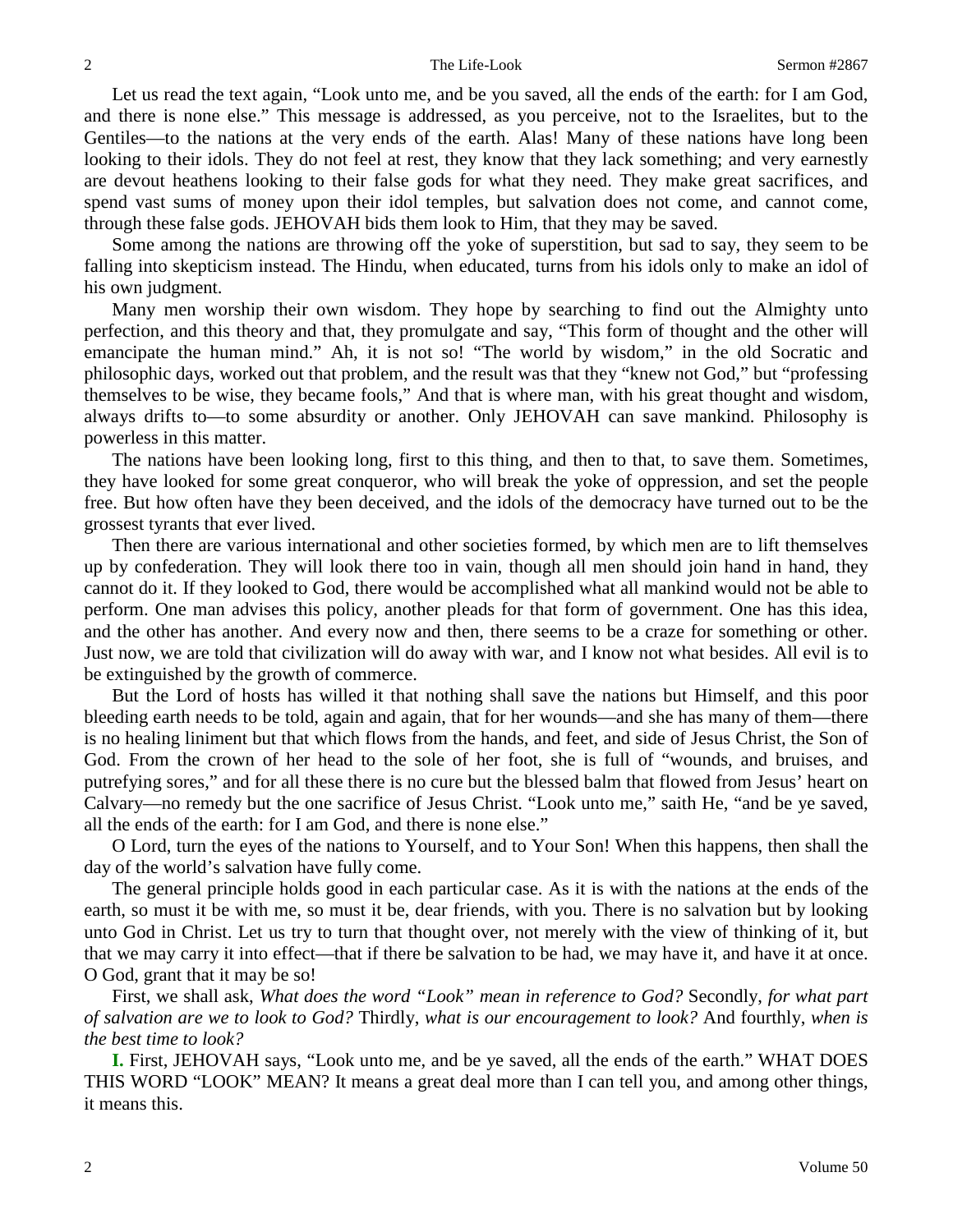First, *consider that there is a God,* and enthrone Him in your mind as a real Person, the one living and true God. You have been trying to cure yourself of your spiritual maladies, now think of God as the great Physician of your soul. Let your mind turn towards Him. You are like that young man who left his father's house, and whose circumstances became so bad, through his own fault, that he was obliged to take up very low and mean employment, and yet, with all that he did do, he did not earn enough to fill his belly. The best thing that he could do was to remember that he had a father, and the happiest day for him was when he came back to his father, and received a loving welcome from him.

You say that you are not happy, you are not at rest, your conscience is disturbed, and you have tried ever so many things in order to get peace. Now, think about your God. Think about the loving Father who receives His wandering prodigal children, and as you think of Him, you will have begun to look to Him.

While you are thinking about Him, I wish you would remember this concerning Him—that "God was in Christ reconciling the world unto himself, not imputing their trespasses unto them." Think of that wonderful truth that God came here in human flesh and blood, and for us men and for our salvation, died a cruel death upon the tree. Turn that over and over again, for it is there that your only hope of salvation lies. Do think of that, read often—

## *"The old, old story Of Jesus and His love."*

Think over all the details of it, accustom yourself to look towards God in Christ Jesus in your thoughts and contemplations. By the blessing of the Holy Spirit, this will breed faith in you. Set your face that way—look at God as He has revealed Himself in the person of the great Propitiation, Jesus Christ His Son.

Looking to God means, however, more than that. When you have considered Him, and taken Him into your calculations, then *address yourself to Him*. Speak to Him. Tell Him where you are, and what you are. Tell Him what you feel, and what you do not feel, and what you ought to feel, and what you wish to feel. Tell Him what you want which you have not yet got. If you cannot pray, tell Him so, if you cannot repent, and cannot believe, tell Him so. Only speak to Him, for that speaking will be a turning to look, and I find that the Hebrew word used here is not so well expressed by the word "look" as by the phrase "turning to look."

If I want to look at the clock above my head, I must turn to look at it. In that fashion, I want you to turn towards God, to consider Him, and then to speak to Him. Tell Him that you are a wretch undone without His sovereign grace. Tell Him whatever you know to be the truth, do not mock Him with mere words that do not come from your heart, but let your heart speak to Him. Address Him, for that is looking to Him.

Only, *mind that you do get to God*. The mischief is, dear friends, that we often stop somewhere short of God when we are seeking salvation. A Romanist, for instance, erects a crucifix and bows down before it. The original intention of the crucifix, no doubt, was to help the person who used it to remember the death of Christ, but frequently, the thought rests on the crucifix instead of upon the Christ. If the Romanist says that he does not worship the image, it is not true, because there is a certain "Our Lady of Lourdes," and another "Notre Dame de la Garde," and other "Our Ladies." Why is it that the Virgin Mary in a certain church, or a certain town, works great cures, and gets more worship than "Our Lady" in a certain other place?

The fact is, it is the image that is worshipped, and so is it with the crucifix, that gets the Romanists' worship, and not the Christ. They stop there, but why do I talk about this to you Protestants? Why, because many of you do just the same in other respects. You say, "Now, if I am to be converted, I ought to read the Bible." Yes, that is quite right. Read the Bible, but if you stop at the Bible, you will no more get to God than if you stop at the crucifix.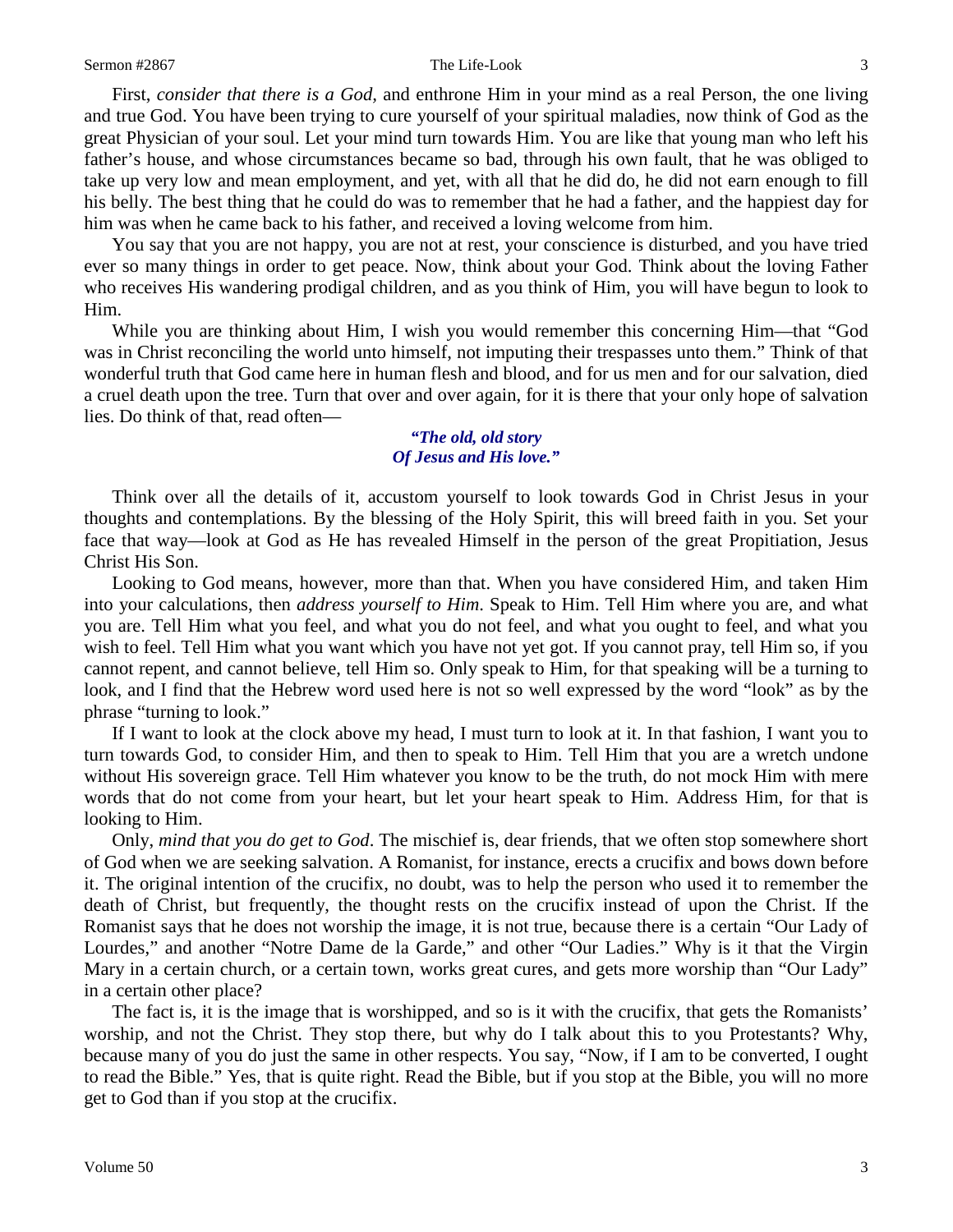What you need is to get to God through what you read, and not merely to come to the Book. The Bible, or the most gracious words, or the most appropriate collects, or the most pious prayers, cannot save you, you must pass through these things, which ought to be helps, and not make them into barriers, for if you make them into barriers by stopping there, you never will be saved.

You have to get to God, dear heart—to God in Jesus Christ, and I pray you, do not stop till you feel, "I have spoken to God in Jesus Christ, I have confessed to Him my sins, I have sought His forgiveness, I have asked Him for mercy." You are sure to get it if you have done so. But if you stop at this point—"I have prayed so often, I have read so much," these very readings and praying will get to be idols, and they will keep you away from God.

I used, when seeking the Lord, to read Doddridge's "Rise and Progress of Religion in the Soul," and an admirable book it is, and Baxter's "Call to the Unconverted." I would wake up as soon as the sun was up in the morning that I might read these books, but I must confess that for many a day, I stopped at Doddridge's "Rise and Progress" and Baxter's "Call." When I had read so much, and tried to feel what those good men said, there I stuck.

Oh, that I had gone to Christ before! Oh, that I had got away from Doddridge's "Rise and Progress" and Baxter's "Call," and gone to Jesus Christ Himself! I am not finding fault with those books, I commend them, but I find fault with myself for making so bad a use of the books.

In like manner, I do not find fault with prayer or the reading of the Scriptures, God forbid! But I do complain of putting prayer and the reading of the Scriptures into the place of getting to God, for it is looking to Him as He is revealed in Jesus Christ that will save the soul, and nothing short of that, be it what it may, will do so. Therefore, looking to God means that we are to consider God, and then to address ourselves to Him.

In the next place, to look to Him means that *we must know that, if we are ever to be saved, salvation must come from God alone.* Learn this, O man, that you are helpless and hopeless apart from God—that you are shut up, and cannot come forth, bound with fetters of iron, and laid like the dead in their graves, numbered among the slain like those that go down into the pit, and no arm can help you but the arm of the Omnipotent, nothing can save you but the blood of Jesus Christ.

Then, next, to look to Him means *expect that He will save you*. Oh, what a step that is for anyone to take! I would that, by God's grace, you might take it, saying, "Nobody but God can save me. Salvation comes from Him, but He is gracious, He has given His dear Son to die for sinners. I, a sinner—the most unworthy, perhaps, who ever lived—will, nevertheless, dare to hope that I shall be saved. Nay, more—

> *"'He has promised to receive All who on His Son believe;'—*

"so I will now trust His Son, and look to Him to give me full and free salvation because I trust Him." Joseph Hart's hymn puts it—

> *"Venture on Him, venture wholly, Let no other trust intrude; None but Jesus Can do helpless sinners good."*

Some have objected to the verse, because they say it is not a venture. It is very easy to be too critical. It is a venture to the sinner's thought, it appears to him to be a venture, and you must not expect him to talk as you wise men talk. Do not put into a sinner's mouth words that would be above his range of thought. I know it seemed a wonderful venture to me. I thought, "Can it be true that this is all I have to do? Have I to believe God's grace in Christ, and trust myself only to that?" Why, if the minister had said, "You must go home, and take a whip, and flog yourself—twenty lashes will do"—I tell you I would have laid them on as heavily as I could, for I should have felt, "I will make sure work of it," and they would have been twenty of the sweetest cuts that ever a man endured. If they made me smart, I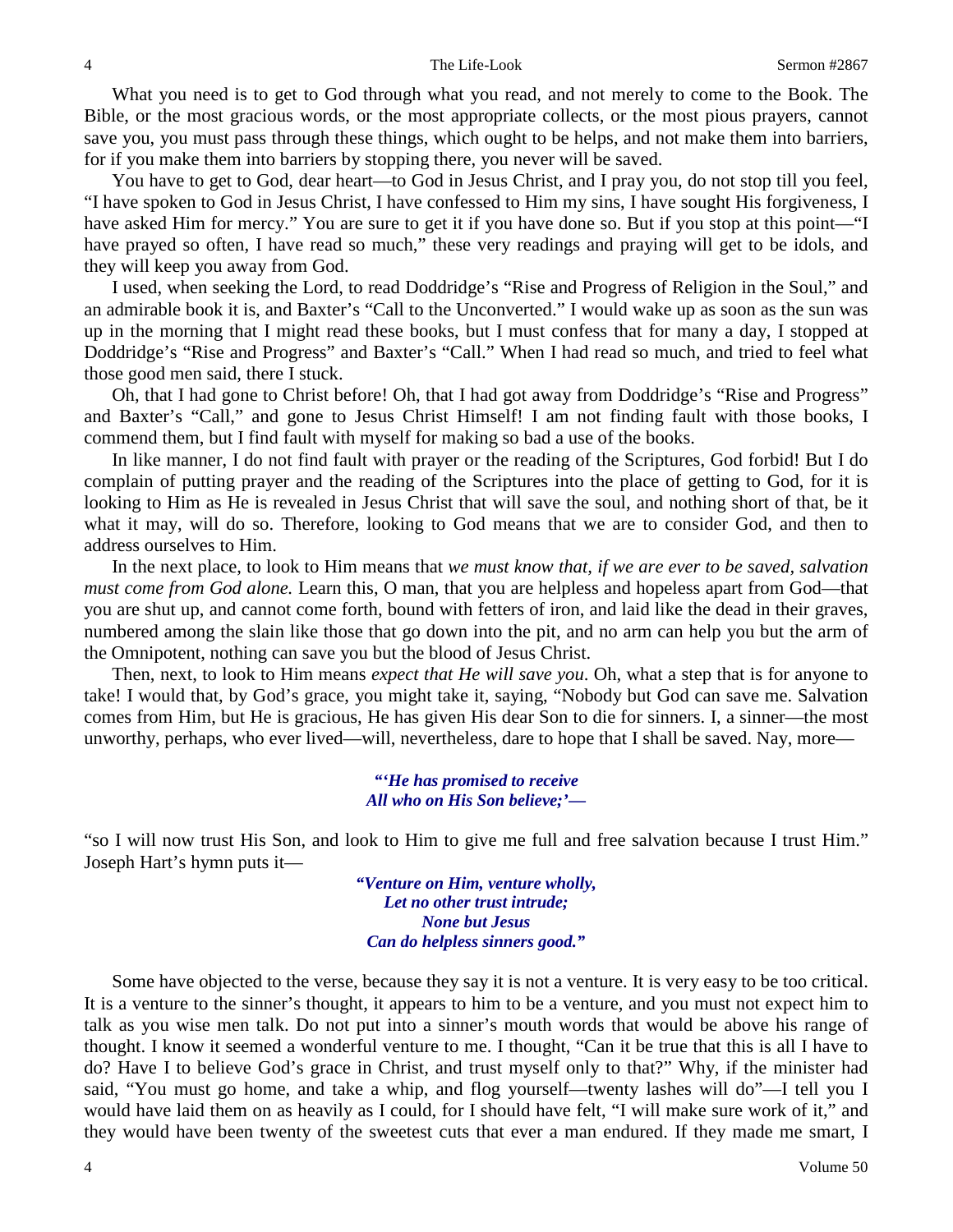#### Sermon #2867 The Life-Look 5

would have blessed God for them, so long as I received mercy through them. But there was nothing in the gospel about lashing myself—nothing even about lashing my conscience, I was told simply to look to God as He revealed Himself in Jesus Christ, and I did so, and thus I was saved.

Possibly someone asks, "Does that faith make any difference to a man?" It makes all the difference in the world. Suppose you have a bad servant, who is always doing wrong things, and you find out that the great reason why he so provokes you is that he does not believe in you and has no respect for you. But one day you convince him of your kind feeling towards him, and prove to him that all you wish is for his good, and that you have been seeking his good all the while you have had him. Now that man is saved from his ugly temper by believing you to be good and kind, and from the moment when this change takes place, there is nothing too much for him to do for you.

That is just the effect that faith in God has upon a sinner's moral character. Before you believe in God, you do not care much about Him. It is true that you may do a few good works, with the hope of thereby getting salvation, just as your servant does as much or as little as he dares do, for the sake of his wages. But oh! when once you believe in God, and serve Him out of love, then you become like those old-fashioned servants that our grandmothers used to have, we cannot get them now. They used to serve their masters and mistresses from motives of affection—those old body-servants that the squires and dames used to have, who would cleave to them, wages or no wages, because they loved them so.

What a grand thing it is to have faith in the heart! It will save a man entirely from his old ways, and his old lusts, and his old sins, by making him love God, and serve God out of love, which is the mightiest transforming motive that was ever implanted in the bosom of a lost soul. This is how God saves men—by leading them to trust in Him in Jesus Christ.

**II.** Secondly, FOR WHAT PART OF SALVATION ARE WE TO LOOK TO GOD?

For every part of it, from beginning to end, and first, *for the pardon of sin,* you must look to God in Christ, for who can pardon an offense except the person who was offended? If somebody over there has offended a brother yonder, it would be no use for me to say to that person, "I forgive you the offense." The other brother might say, "The wrong was not done to you, it was done to me. Only I, who have been offended, can forgive the offense."

So, if you want the pardon of your sin, it is evident that it can only come from God. But you tell me that you feel as if you were not fit to be forgiven. Very well then, if there be such a fitness—I know there is none—but if there is any truth in what you mean, that fitness must be given you by God, and you must look to Him for it.

> *"True belief and true repentance— Every grace that brings you nigh— Without money, Come to Jesus Christ, and buy."*

Possibly you say to me, "It is not merely that I need to have my sins forgiven, *I want to become a new man."* You must look for that also to God. I think that the best man to clean a watch is the watchmaker, and the best person to renew the heart is the God who made the heart. He who made you can alone remake you. There is no power under heaven, except the power that created you, which can create you anew in Christ Jesus, so you must look to God for that.

But you say, "Well, if I were made a new man, I fear that I would go back to my old sins. *Must I not trust to something to keep me?"* No, to nothing but God, for all the bonds and all the devices that men make to keep themselves from sin, are of no more strength than a spider's web. God must keep you alive as well as make you live, "For I am God," saith He, "and there is none else." Rest in the almighty power of God to keep you from going back to sin after, He has rescued you from it.

You know also, that you must be perfect, or you can never enter heaven. *How are you to become perfect?* Well, you must look to God for that too, for He, the perfectly Holy One, can sanctify you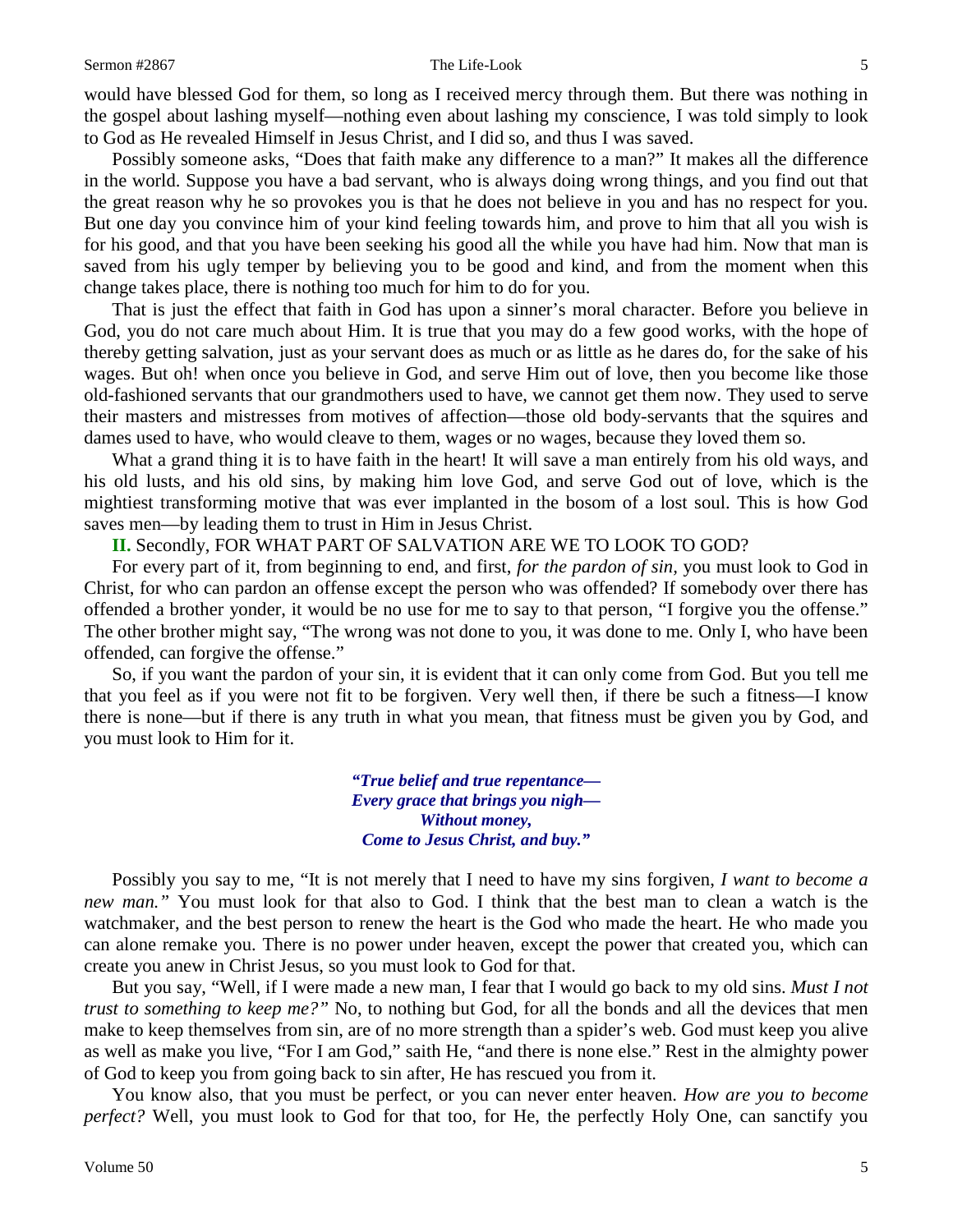wholly, spirit, soul, and body. May your faith embrace the whole of salvation, and see it to be all in God in Christ, and look to God in Christ Jesus for it all!

**III.** Our third question is, WHAT IS OUR ENCOURAGEMENT TO LOOK TO GOD?

I tried to show you what it was to look—to consider God, to speak with Him, to trust in Him as He is revealed in Christ Jesus, and to rest wholly in Him. You say, "What is my encouragement to do that, and to expect that thus I shall be saved? May I do it? I know that trusting in Christ saves men, but may I trust Him?"

Your encouragement to do this is, first of all, *God's command,* "Look unto me, and be ye saved, all the ends of the earth." We, certainly, almost beyond the inhabitants of any other country, might have been called "the ends of the earth." There was a time when England was reckoned to be the Ultima Thule—the far-off land, it was supposed that there could be nothing beyond the British Islands. When the prophet spoke, these were the very ends of the earth, so, surely, God commands you, my dear hearer, to look unto Him, inasmuch as you belong to the ends of the earth.

If you tell me that you come from America, well, you also come from the ends of the earth. Do you say that you come from Australia? That is another of the ends of the earth. Some of you sail round the world, well, sometime or other, you have been at the ends of the earth, and you know that when God sends His command to the ends of the earth, it always includes everything within its bounds. He certainly commands the middle as well as the ends.

Those who are farthest off from Him are bidden to look unto Him, and as He commands you to do it, what better warrant can you desire than His command? The gospel command is, "Believe on the Lord Jesus Christ, and thou shalt be saved." You never ought to say, "May I believe?" for God commands you to do so, and threatens you with punishment if you do not, for He says, "He that believeth not shall be damned." The only warrant for a sinner's believing is the command of the Gospel. Oh, that you might be encouraged by that!

The next encouragement for you is *God's promise,* "Look unto me, and be ye saved"—as much as to say, "As surely as you look, you are saved. When you look, you are saved." Does it not mean that? If anyone said to you, "Sit down, and eat, and be filled," you would not say, "He only means that I am to sit down at a bare table," but you would feel sure that he meant that there should be something on the table of which you might freely eat. So, sinner, do but look to the Lord, turn your eye in confidence to God in Christ Jesus, for there is no other God and no other Savior, and when you have done this, you shall be saved at once.

Still further to encourage you, you have *the fact of His Godhead,* "for I am God." You need a God to save you. You have a great load of sin resting upon you, but the Omnipotent can lift it off your shoulders. Then, there are the bonds of iniquity, the old habits of forty years, perhaps of fifty years, but Christ can tear away the iron net, and break the chains, and set the captive free in a moment, for He is God. Were the Savior any less than divine, I should not dare to encourage sinners to believe in Him, but there is a divine Savior, infinitely strong, and infinitely gracious, so, you blackest, foulest, vilest sinner, why should you not obey the command of my text, and look unto Him, expecting mercy and favor from Him?

Another encouragement to you comes from *God's character*. He knew that you sinners would be afraid that His justice would stand in your way, and that, though able to save you, He might not do it because you have been such great sinners, and He must punish you, so kindly read what He says in the latter part of the twenty-first verse, "There is no God else besides me: a just God and a Savior: there is none besides me." God can justly save you by His wondrous plan of substitution, if you look unto Him, He will not mar the integrity of His government or the severity of His justice in order to save you, for by the blood of His dear Son, His law has been so magnified, and made so honorable, that He can be as just in pardoning as He would have been just in punishing.

This doctrine of the atoning sacrifice of Christ is the marvelous mystery of the Gospel, the greatest of all revealed truths, and this ought to take away from the guilty conscience everything that makes it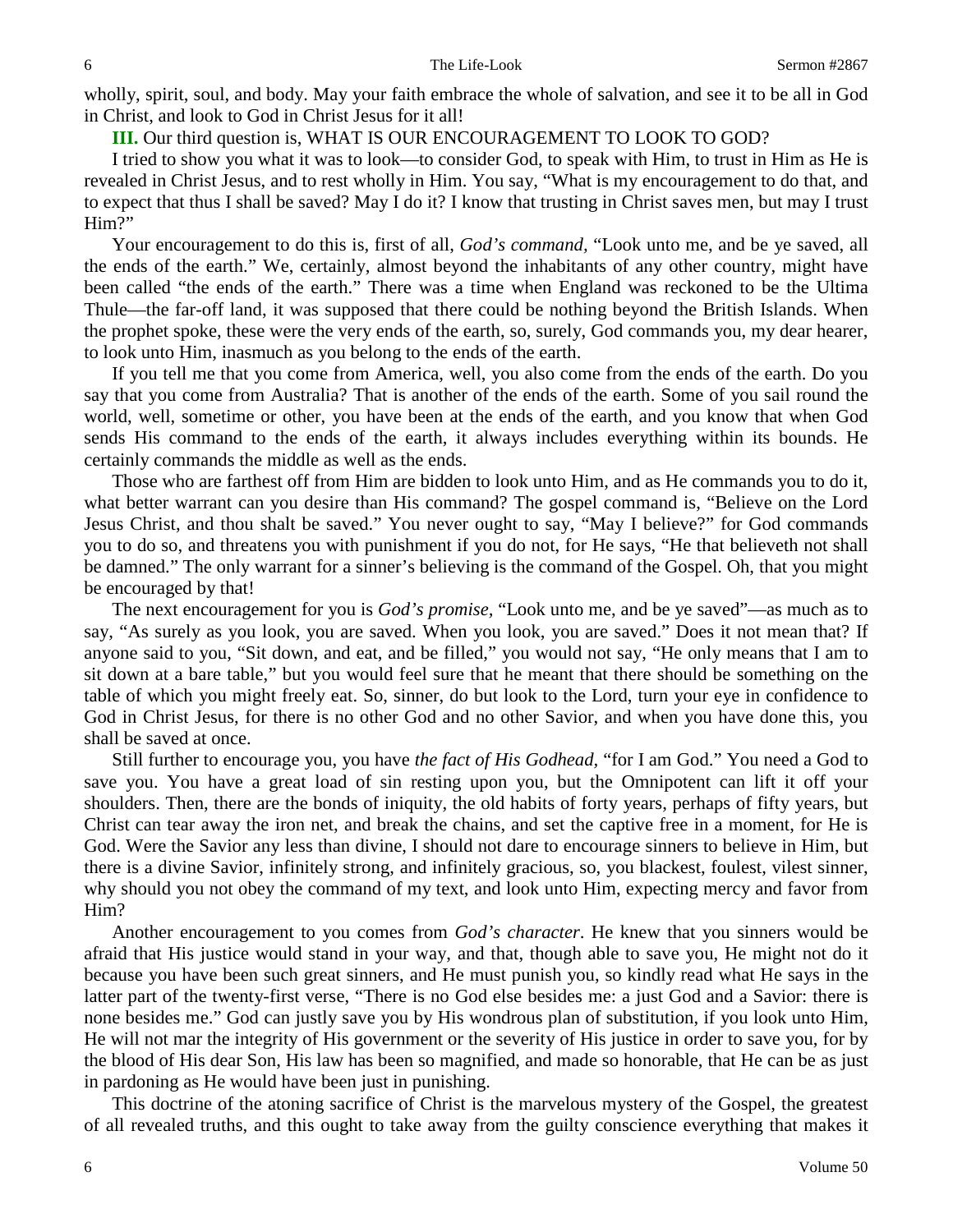#### Sermon #2867 The Life-Look 7

fear to trust God. God's justice is satisfied by Jesu's death, therefore, trust Him, I implore you, trust Him. Did you know the joy that faith brings—could you but understand the peace, the liberty, the transport, the bliss, which simple confidence in Christ will bring to you—you would not need my pleadings, but you would say, "Blessed Jesus, I rush into Your arms, accepting You as my Savior, and rejoicing in Your great salvation."

**IV.** Our last question was to be, WHAT IS THE BEST TIME IN WHICH TO LOOK TO THE LORD?

I answer—the best time is God's time. And when is God's time? What does the Holy Spirit say is the best time? *"Today,* if you will hear his voice, harden not your hearts." This is God's time—today. I do not remember, nor do I think there is in the whole Bible, a single precept addressed to the sinner, requiring him to repent and believe tomorrow, or next week. The Gospel promise runs, "Believe on the Lord Jesus Christ, and thou shalt be saved," but it does not say, "Believe next February," or "Believe next March," or "next year." It is understood that every Gospel precept or command is for this present moment.

God Himself, my hearer—not I, poor, feeble man, but God Himself—saith to you, "Let the wicked forsake his way, and the unrighteous man his thoughts; and let him return unto the LORD, and he will have mercy upon him; and to our God, for he will abundantly pardon," and He says this to you at this very moment. What is your answer? What reply shall I give to Him who sent me to you with this message? Will you have Him to be your Savior, or will you not? Say one or the other, which you will.

If I may plead with you, I urge you to say "Yes" from your very heart. But I shall be almost satisfied if you will say one or the other, for that will bring you to the point, and if you say "no," it may be that, having taken up that position, you may begin to think where you are, and you will go home saying, "I have refused to look to Christ, I have refused the great salvation, and deliberately said, 'I will not look for salvation in God through Jesus Christ.'"

I wish, sinner, that you would even do that rather than act as so many do, who say, "Go your way for this time; when we have a more convenient season, we will send for thee," for that tends to quiet conscience, although the convenient season never comes, and Felix is most *infelix*. There is nothing felicitous in what he says. Happy by name, he is most unhappy in his fatal procrastination concerning this all-important matter. I must have an answer to give to Him that sent me. Will you now be saved or not? God sets the time, the time is now, so, say "Yes" or "No."

Let me, however, remind you that *the present is the only time you have*. The past is gone, the future may never come. Should it come, it will be present when it does come. On this winged hour all eternity hangs. Possibly, you are thinking of what you will do when you get home, but you do not know that you will get there. Do not many fall in the street never to rise again? You are calculating upon what you will do tomorrow. The image of death will be on your face when you are asleep, are you quite sure that you will ever awake from that form of death into real life again? May not that bed become your sepulcher?

You have planned what you intend to do on Monday, and Tuesday, and Wednesday, yet you know not what a day may bring forth. There is a seat, just there, that may speak to some of you. There used to sit, in that pew, one who was well known to you. He came home from business feeling slightly unwell, the doctor was sent for, but our friend was dead ere he arrived. Why should not that which has happened to many others who have attended here, happen also to you, or to me? "Be ye also ready, for in such an hour as you think not, the Son of man cometh."

If I knew how to preach to you, so that I might win men to believe in Jesus Christ, God knows that there is nothing that I would not say, or leave unsaid, that might conduce to that end. I know that there is no power in mere rhetoric or oratory, so I have chosen to speak to you very plainly and simply, without any ornament of speech, and almost without an illustration, that he who runs may read. It is not one half so much my business, dear hearer that you should be saved as it is yours. When I have faithfully delivered the word of salvation, I wash my hands of you. If you refuse it, I cannot help it. At your own door must your doom lie, and at your own door alone.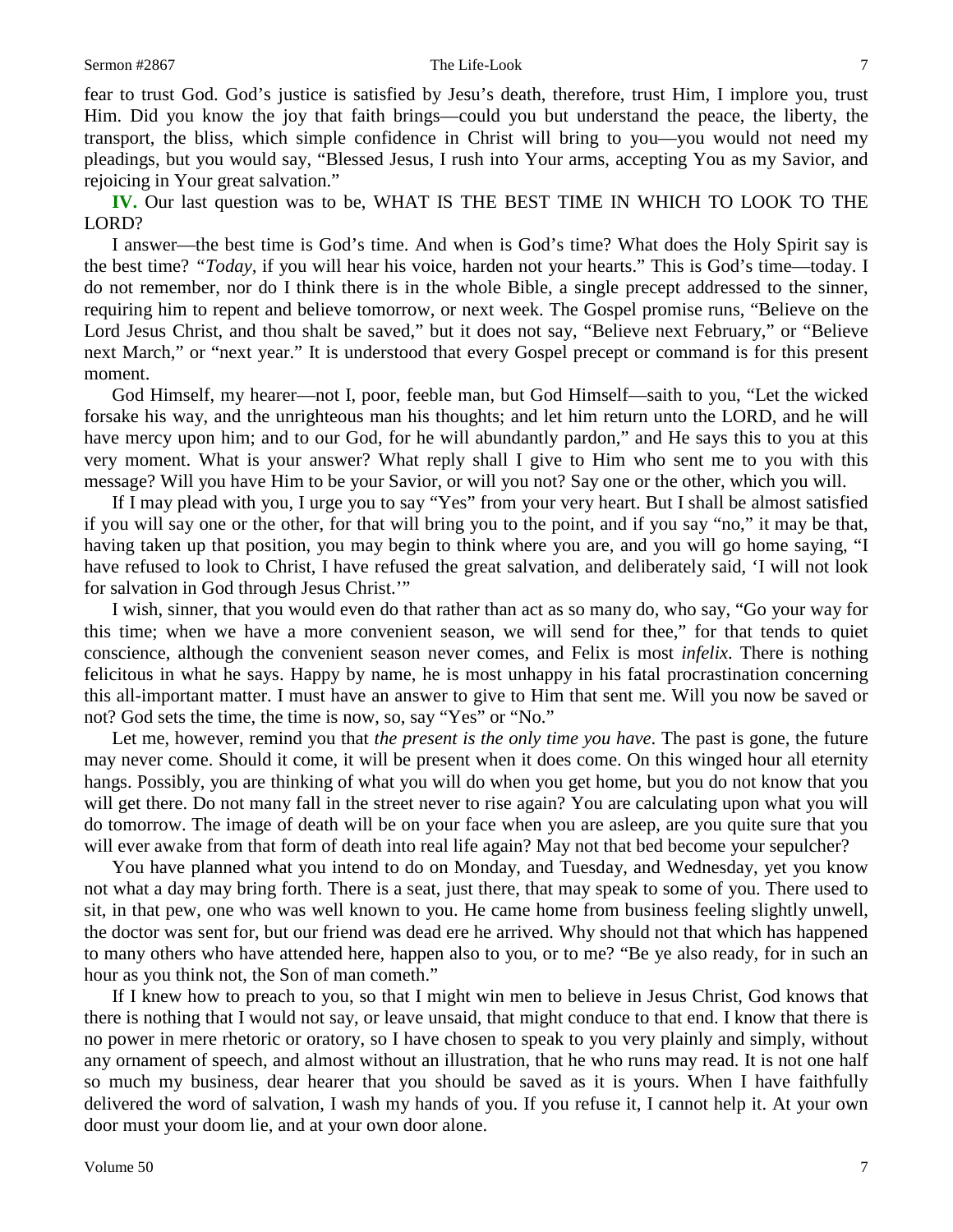Yet would I pluck you by the sleeve, and say, "Dear friend, you do need to be saved. Salvation must come from God, and He bids you look to Him for it. Trust His Son for it. God in Christ must be your hope. Will you trust Him? Do you understand me? Simply relying upon the atoning sacrifice, trusting in it, resting in it, believing God to be God, and henceforth yielding yourself up to be ruled by His goodness—believing Christ to be able to save you, and yielding yourself up to be saved by Him, and guided in the way of holiness and peace—believing that the blood of Jesus can take away your sin, and trusting to it so to do—if so it be, it is done, and you are saved."

The salvation has commenced which will never end, for in the simple act of faith, there lies a living seed which the devil himself cannot crush—which, though it is small as the mustard seed, will begin to swell, and germinate, and send forth its shoots, till it shall be such a tree that many a happy bird of the air shall come, and sit and sing among its branches, and your life, made happy and shaded by this blessed faith in Jesus, shall then bring forth fruit unto God, and the end shall be everlasting life. God grant that it may be so, for His dear Son's sake! Amen.

### **EXPOSITION BY C. H. SPURGEON**

### *ISAIAH 45*

The first paragraph concerns Cyrus, and the great work for which God raised him up.

**Verses 1-4.** *Thus saith the LORD to his anointed, to Cyrus, whose right hand I have holden, to subdue nations before him; and I will loose the loins of kings, to open before him the two leaved gates; and the gates shall not be shut; I will go before thee, and make the crooked places straight: I will break in pieces the gates of brass, and cut in sunder the bars of iron: and I will give thee the treasures of darkness, and hidden riches of secret places, that thou mayest know that I, the LORD, which call thee by thy name, am the God of Israel. For Jacob my servant's sake, and Israel mine elect, I have even called thee by thy name: I have surnamed you, though thou hast not known me.*

A remarkable prophecy, issued long before the time of Cyrus, foretelling that he should conquer Babylon, and destroy it, and though for many a day Cyrus knew nothing about the Most High God, yet he was used, in the Lord's hand, for wonderful purposes. Sometimes, a man may have been used of God for great ends without his own knowledge. When, however, he comes to the discovery of that fact, as he may if he will but think it over, should he not reverently bow before the Most High, and worship Him who, though unknown to him, had been his Helper and his Friend?

**5-6.** *I am the LORD, and there is none else, there is no God besides me: I girded thee, though thou hast not known me: that they may know from the rising of the sun, and from the west, that there is none besides me. I am the LORD, and there is none else.*

Those who believe in idols think that there may be lords many and gods many, but he who is a true follower of JEHOVAH knows that there can be no other god besides Him. He fills all space, and there is no room for another. There is but one Creator, one Preserver, and one God, who alone is to be worshipped.

**7.** *I form the light, and create darkness: I make peace, and create evil: I the LORD do all these things.*

Cyrus was a believer in two gods—one the god of light, and the other the god of darkness. Hence this declaration from God's servant, the prophet, that there was no prince of darkness who was a god, but that all things were made by the one Most High God.

**8-11.** *Drop down, ye heavens, from above, and let the skies pour down righteousness: let the earth open, and let them bring forth salvation, and let righteousness spring up together; I the LORD have created it. Woe unto him that strives with his Maker! Let the potsherd strive with the potsherds of the earth. Shall the clay say to him that fashions it, What makest thou? or thy work, he hath no hands? Woe*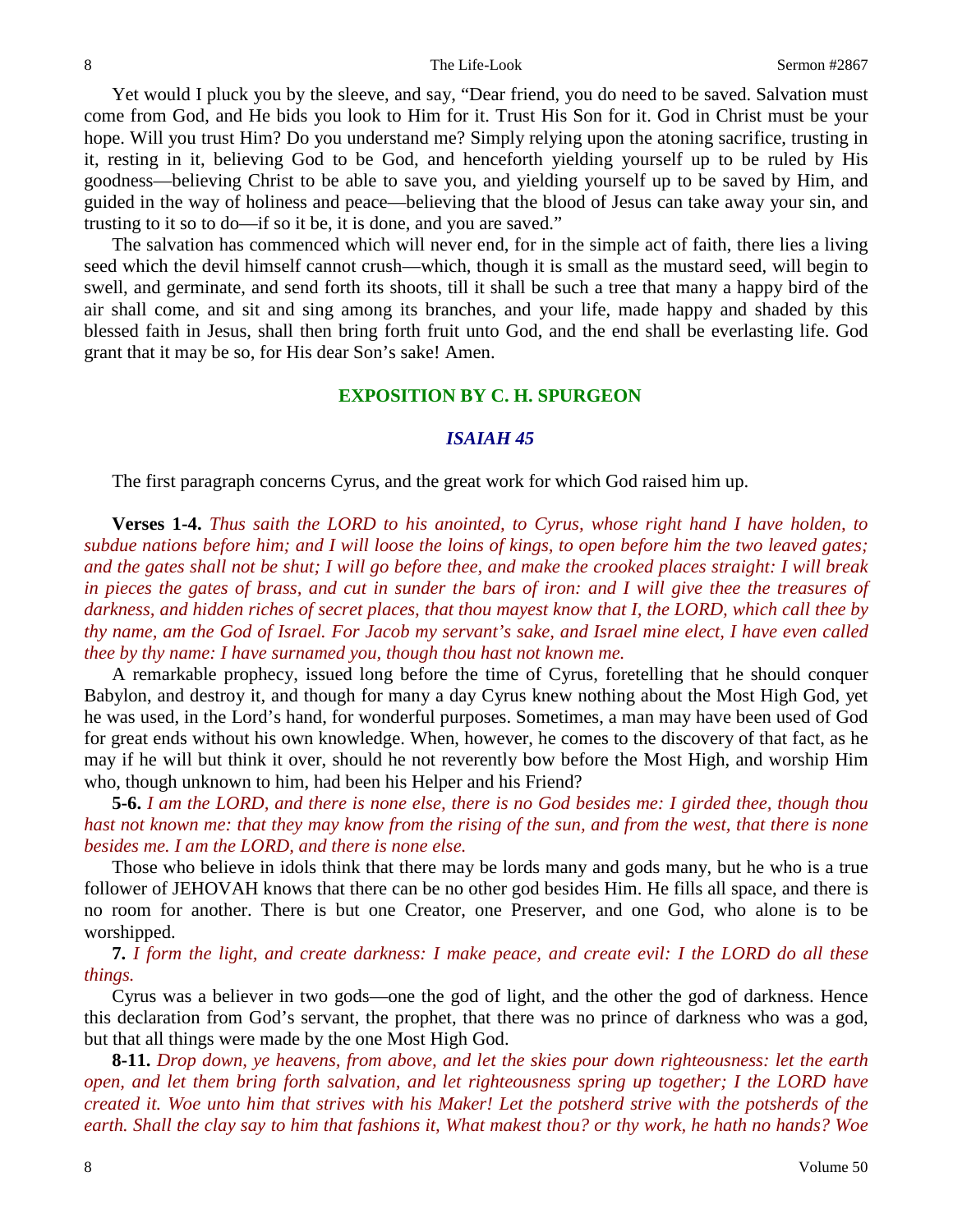*unto him that saith unto his father, What begettest thou? or to the woman, What hast thou brought forth? Thus saith the LORD, the Holy One of Israel, and his Maker, Ask me of things to come concerning my sons, and concerning the work of my hands command you me.*

Note the tone which God uses. He speaks like a God, and claims to be above the questioning of His creatures. These verses remind us of what the apostle Paul wrote, "Nay but, O man, who art thou that repliest against God? Shall the thing formed say to him that formed it, Why hast thou made me thus? Hath not the potter power over the clay, of the same lump to make one vessel unto honor, and another unto dishonor?" God is the great Sovereign over all, and He claims a sovereign's place. He does as He wills, but He always wills to do that which is just and right.

**12-17.** *I have made the earth, and created man upon it: I, even my hands, have stretched out the heavens, and all their host have I commanded. I have raised him up in righteousness, and I will direct all his ways: he shall build my city, and he shall let go my captives, not for price nor reward, saith the LORD of hosts. Thus saith the LORD, The labor of Egypt, and merchandise of Ethiopia and of the Sabeans, men of stature, shall come over unto thee, and they shall be thine: they shall come after thee; in chains they shall come over, and they shall fall down unto thee, they shall make supplication unto thee, saying, Surely God is in thee; and there is none else, there is no God. Verily thou art a God that hidest thyself, O God of Israel, the Saviour. They shall be ashamed, and also confounded, all of them: they shall go to confusion together that are makers of idols. But Israel shall be saved in the LORD with an everlasting salvation: you shall not be ashamed nor confounded world without end.*

If you are God's people, you have a God of whom you need never be ashamed, and one who will not leave you to be ashamed of your confidence and hope. Those that trust to false gods will be ashamed; those that rest upon themselves will be confounded; but stay yourself upon God, O man, and you shall never be ashamed, world without end!

**18-19.** *For thus saith the LORD that created the heavens; and himself that formed the earth and made it; he hath established it, he created it not in vain, he formed it to be inhabited: I am the LORD; and there is none else. I have not spoken in secret, in a dark place of the earth: I said not unto the seed of Jacob, Seek ye me in vain: I the LORD speak righteousness, I declare things that are right.*

Here is the glory of our God—that His every word is true, and that He has never said, in any place, that which contradicts what He has spoken in public to His people. You may safely rest upon the God who is always the same, who never plays fast and loose with His promises, or speaks anything in secret contrary to His pledged word. He is as true as He is sovereign, therefore stay yourselves upon Him.

**20-21.** *Assemble yourselves and come; draw near together, ye that are escaped of the nations: they have no knowledge that set up the wood of their graven image, and pray unto a god that cannot save. Tell ye, and bring them near; yea, let them take counsel together: who hath declared this from ancient time? who hath told it from that time? Have not I the LORD?*

He challenges all the idols to prove that they had uttered any true prophecy—that they had spoken about Cyrus, or anybody else, from ancient times, so that the prophecy was literally fulfilled. There were dark double-meaning oracles, with which the false priests mocked their votaries; but the true words of God—His ancient prophecies—proved Him to be the only real and true God.

**21-23.** *And there is no God else besides me; a just God and a Saviour; there is none besides me. Look unto me, and be ye saved, all the ends of the earth: for I am God, and there is none else. I have sworn by myself, the word is gone out of my mouth in righteousness, and shall not return, That unto me every knee shall bow, every tongue shall swear.*

Glory be to God, it will be so in the latter days. It shall come to pass that the truth shall be universally triumphant, and the one God, who made the heavens and the earth, shall be worshipped both by heaven and by earth, without any discordant note.

**24-25.** *Surely, shall one say, in the LORD have I righteousness and strength: even to him shall men come; and all that are incensed against him shall be ashamed. In the LORD shall all the seed of Israel be justified, and shall glory.*